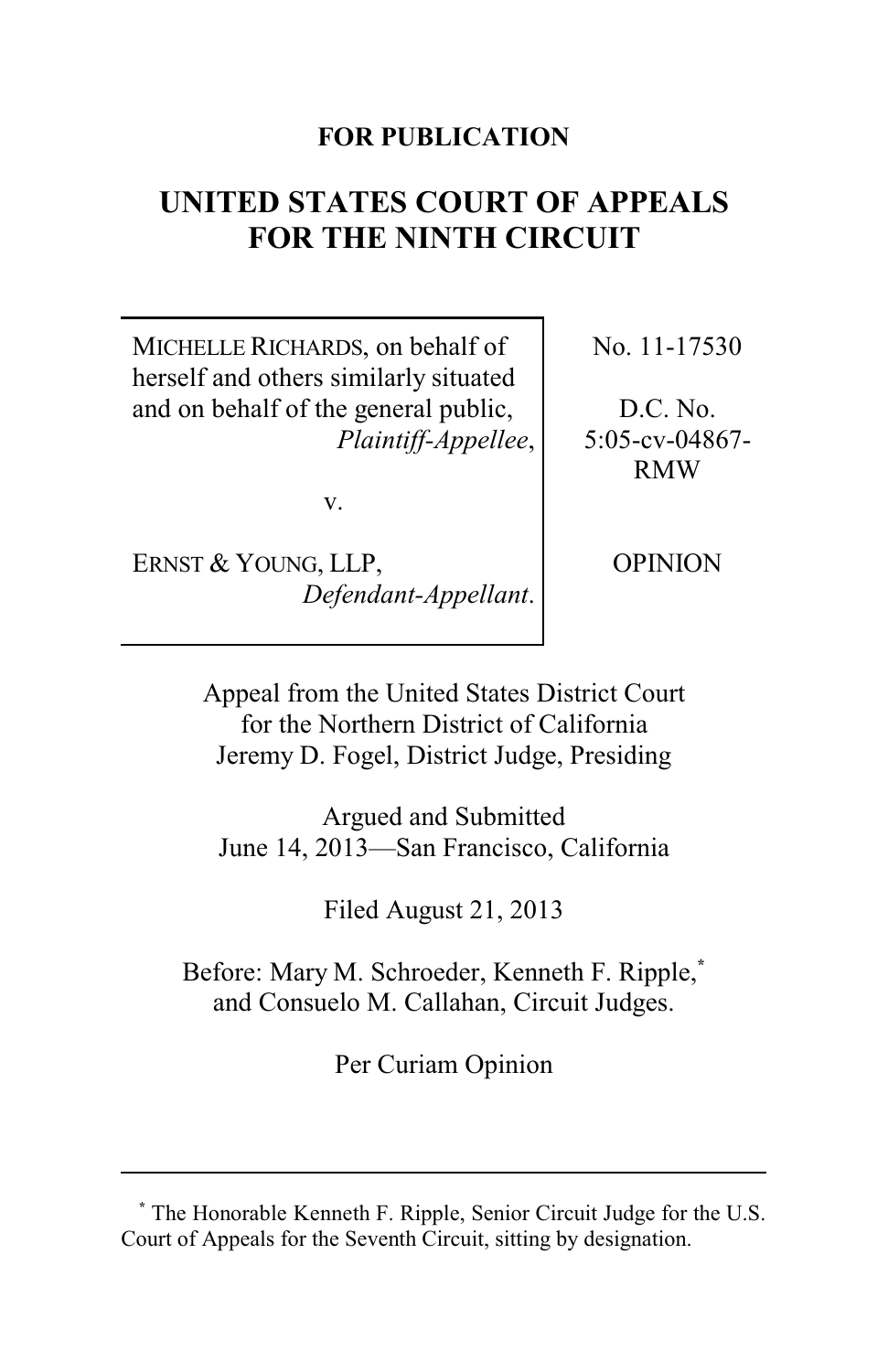# **SUMMARY\*\***

## **Arbitration**

The panel reversed the district court's denial of Ernst  $\&$ Young, LLP's motion to compel arbitration of state wage and hour claims asserted by the former employee plaintiff.

The district court determined that Ernst & Young had waived its right to arbitration by failing to assert that right as a defense in an action brought by two former employees, whose action had been consolidated with that of the plaintiff. The panel reversed the district court's judgment because the plaintiff had not established any prejudice as a result of Ernst & Yong's alleged delay in asserting its arbitral rights.

#### **COUNSEL**

Rex S. Heinke, Gregory William Knopp, and Katharine Jane Galston, Akin Gump Strauss Hauer & Feld LLP, Los Angeles, California, for Defendant-Appellant.

Max Folkenflik, Folkenflik & McGerity, New York, New York; H. Tim Hoffman, Arthur William Lazear, and Ross L. Libenson, for Plaintiffs-Appellees.

This summary constitutes no part of the opinion of the court. It has been prepared by court staff for the convenience of the reader.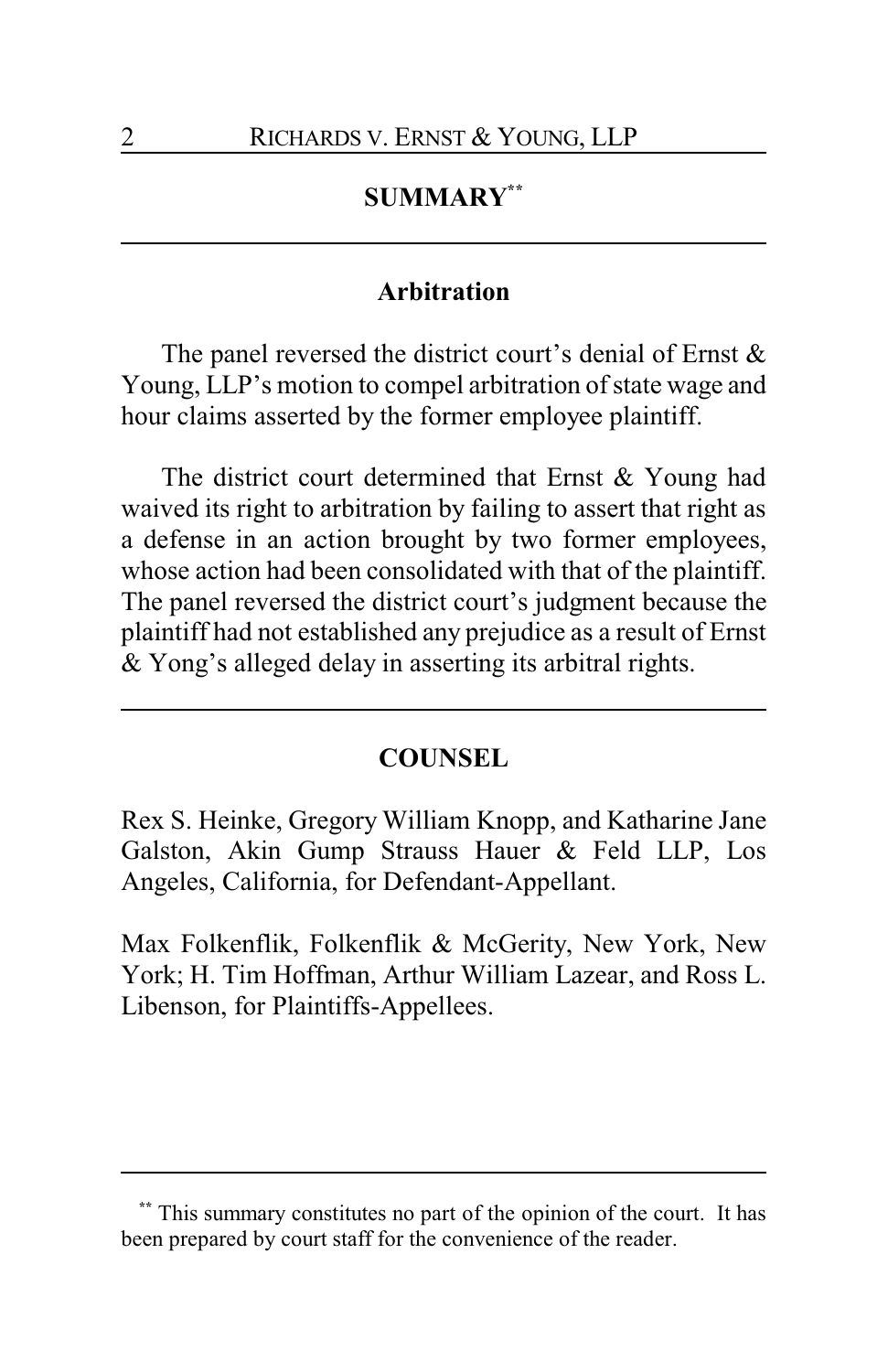## **OPINION**

### PER CURIAM:

Defendant Ernst & Young, LLP appeals the district court's denial of its motion to compel arbitration of state wage and hour claims asserted by its former employee, Michelle Richards.**<sup>1</sup>** The defendant filed the motion after the Supreme Court's decision in *AT&T Mobility LLC v. Concepcion*, 131 S. Ct. 1740 (2011). The district court determined that Ernst & Young had waived its right to arbitration by failing to assert that right as a defense in an action brought by two other former employees, David Ho and Sarah Fernandez, whose action had been consolidated with that of Ms. Richards. Because Ms. Richards has not established any prejudice as a result of Ernst & Young's alleged delay in asserting its arbitral rights, we reverse the judgment of the district court.**<sup>2</sup>**

"Waiver of a contractual right to arbitration is not favored," and, therefore, "any party arguing waiver of arbitration bears a heavy burden of proof." *Fisher v. A.G. Becker Paribas Inc.*, 791 F.2d 691, 694 (9th Cir. 1986) (quotation marks omitted). Specifically, "[a] party seeking to prove waiver of a right to arbitration must demonstrate: (1) knowledge of an existing right to compel arbitration; (2) acts inconsistent with that existing right; and (3) prejudice to the party opposing arbitration resulting from such inconsistent acts." *Id.* "Where, as here, the concern is whether the undisputed facts of defendant's pretrial participation in the

<sup>&</sup>lt;sup>1</sup> The district court's jurisdiction was based on 28 U.S.C. § 1332.

<sup>&</sup>lt;sup>2</sup> Our jurisdiction is based on 9 U.S.C.  $\S$  16(a)(1)(B).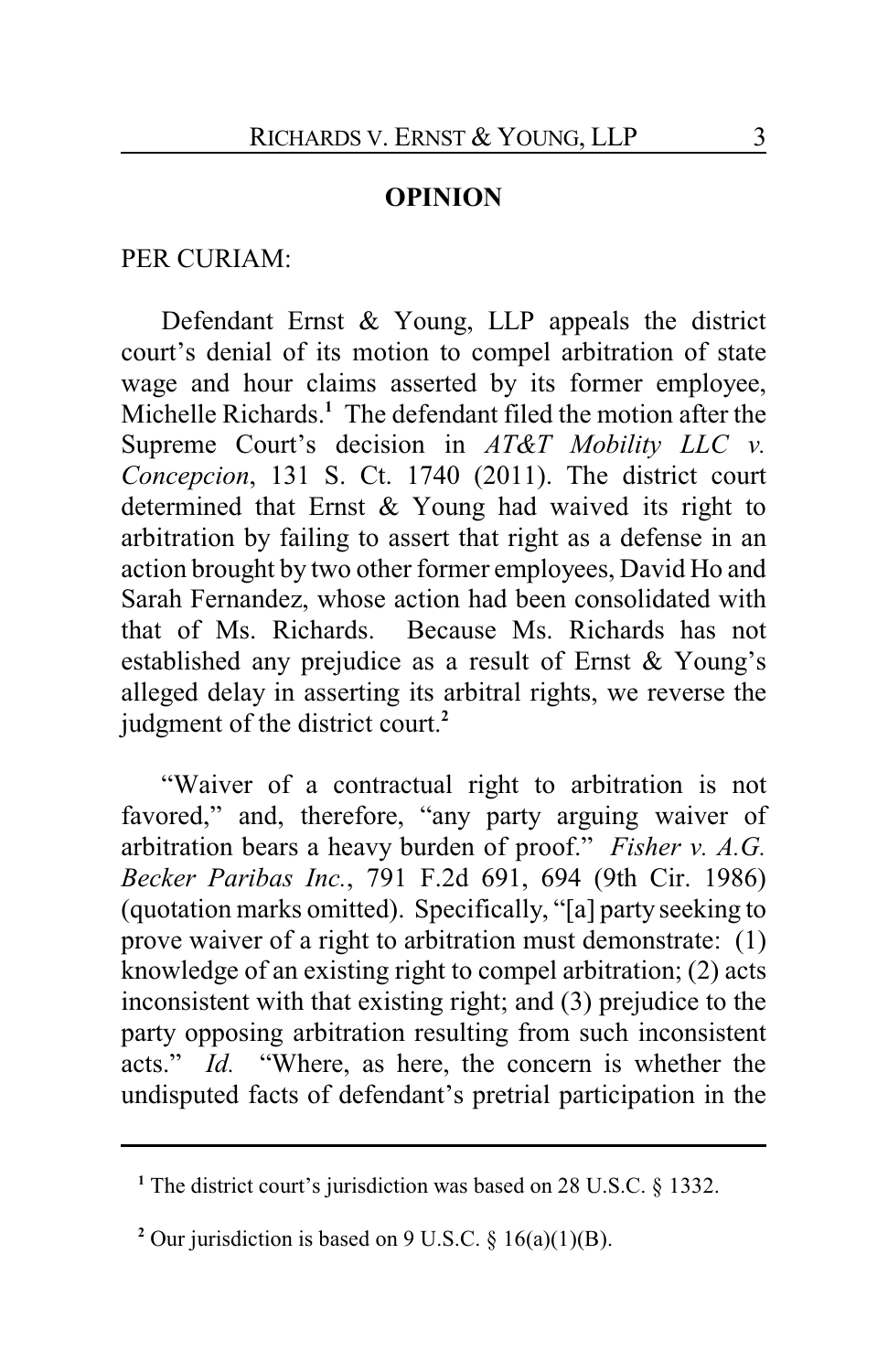litigation satisfy the standard for waiver, the question of waiver of arbitration is one of law which we review *de novo*." *Id.* at 693.

Ms. Richards argues that she was prejudiced because there was litigation on the merits, and, as a result, some of her claims were dismissed. We cannot accept this argument. One of Ms. Richards' claims—Ernst & Young's failure to provide meal and rest breaks—was dismissed *without* prejudice, which is not a decision on the merits. *See Oscar v. Alaska Dep't of Educ. & Early Dev.*, 541 F.3d 978, 981 (9th Cir. 2008). The other claim on which the district court ruled—Ms. Richards's claim for injunctive relief—was resolved by the district court on the basis of standing: Ms. Richards, as a former employee, could not benefit from prospective relief and therefore did not have standing to assert that claim. We previously have observed that "[t]he jurisdictional question of standing precedes, and does not require, analysis of the merits." *Equity Lifestyle Props., Inc. v. Cnty. of San Luis Obispo*, 548 F.3d 1184, 1189 n.10 (9th Cir. 2008).

Ms. Richards also maintains that she was prejudiced because Ernst & Young conducted discovery that caused her to incur expenses during the years of litigation prior to the motion to compel. Ms. Richards does not contend, however, that Ernst & Young used discovery "to gain information about the other side's case that could not have been gained in arbitration." *Saint Agnes Med. Ctr. v. PacifiCare of Cal.*, 31 Cal. 4th 1187, 1204, 8 Cal. Rptr. 3d 517, 530, 82 P.3d 727, 738 (Cal. 2003) (noting that courts have found prejudice in such circumstances). Moreover, in *Fisher*, we rejected the notion that "self-inflicted" expenses could be evidence of prejudice. 791 F.2d at 698. Like the plaintiffs in *Fisher*, Ms.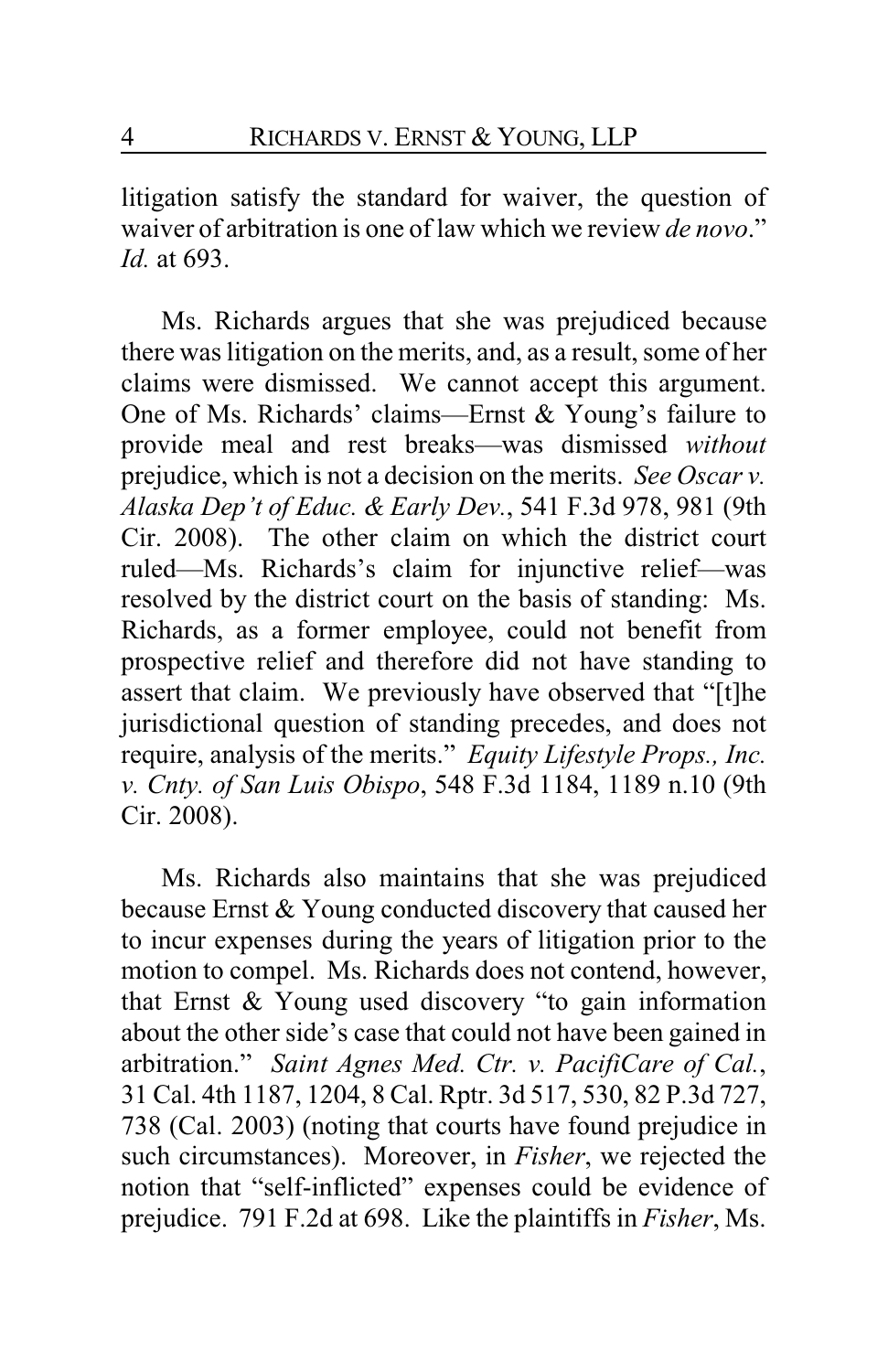Richards was a "part[y] to an agreement making arbitration of disputes mandatory," and therefore "[a]ny extra expense incurred as a result of [Ms. Richards's] deliberate choice of an improper forum, in contravention of their contract, cannot be charged to" Ernst & Young. *Id.*

Alternatively, Ms. Richards urges that we may rely on the decision of the National Labor Relations Board ("NLRB") decision in *D.R. Horton*, 357 N.L.R.B. No. 184, 2012 WL 36274 (Jan. 3, 2012), to affirm the district court's judgment. We decline to do so. Ms. Richards failed to raise the argument that her arbitration agreement with Ernst & Young was unenforceable under the National Labor Relations Act ("NLRA") until after the parties had briefed, and the district court had denied, Ernst & Young's motion to compel. "We apply a 'general rule' against entertaining arguments on appeal that were not presented or developed before the district court." *Peterson v. Highland Music, Inc.*, 140 F.3d 1313, 1321 (9th Cir. 1998). We also note that the only court of appeals, and the overwhelming majority of the district courts, to have considered the issue have determined that they should not defer to the NLRB's decision in *D.R. Horton* because it conflicts with the explicit pronouncements of the Supreme Court concerning the policies undergirding the Federal Arbitration Act ("FAA"), 9 U.S.C. §§ 1–16.**<sup>3</sup>** Finally,

**<sup>3</sup>** *See, e.g.*, *Owen v. Bristol Care, Inc.*, 702 F.3d 1050, 1055 (8th Cir. 2013) ("[G]iven the absence of any 'contrary congressional command' from the FLSA that a right to engage in class actions overrides the mandate of the FAA in favor of arbitration, we reject Owen's invitation to follow the NLRB's rationale in *D.R. Horton* . . . ." (quoting *CompuCredit Corp. v. Greenwood*, 132 S. Ct. 665, 669 (2012)); *Delock v. Securitas Sec. Servs. USA, Inc.*, 883 F. Supp. 2d 784, 789 (E.D. Ark. 2012) ("The Court declines to endorse, however, the Board's application of the Federal Arbitration Act or its reading of the precedent applying that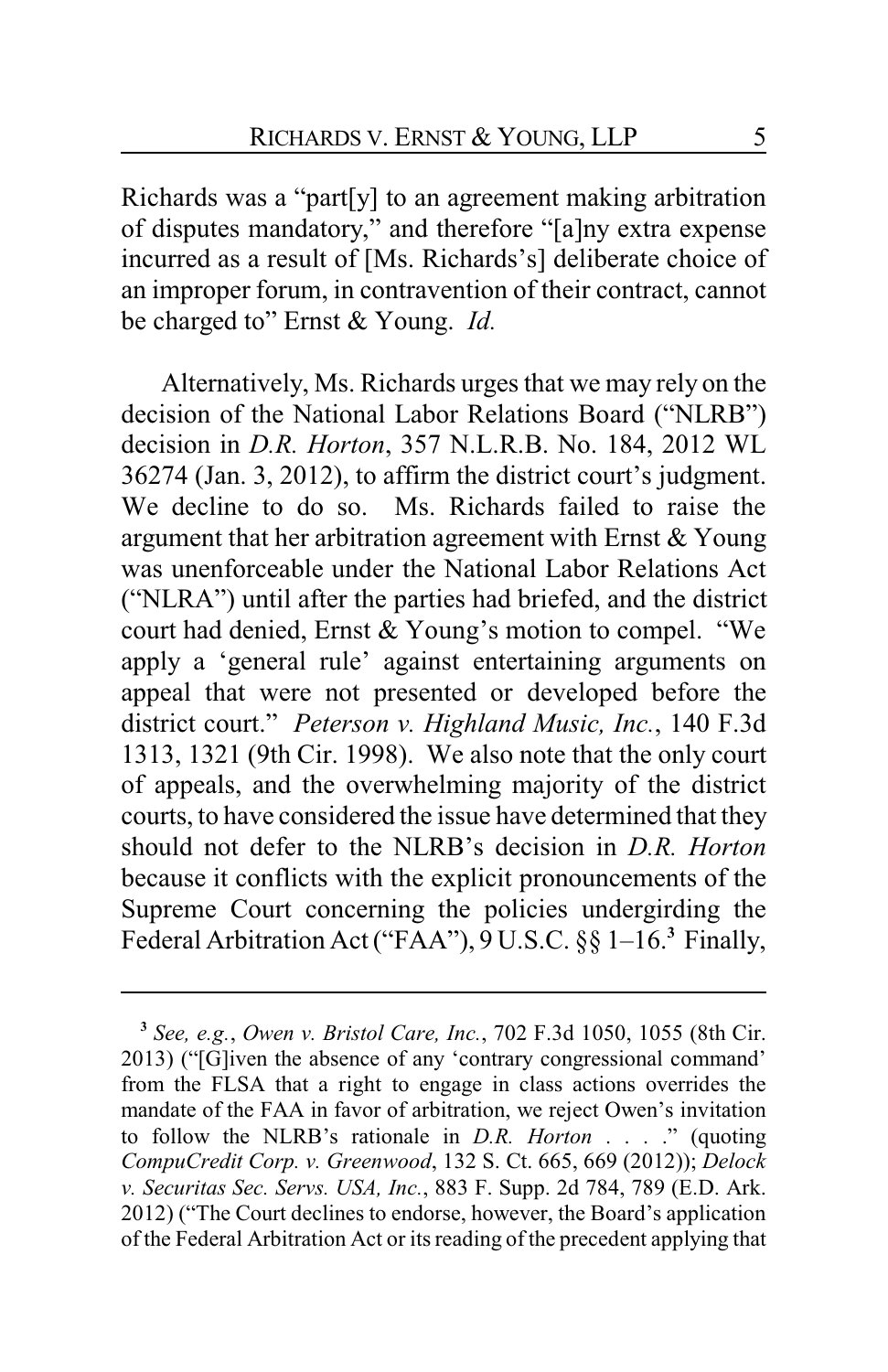the Supreme Court recently has reiterated that "courts must rigorously enforce arbitration agreements according to their terms" and that this "holds true for claims that allege a violation of a federal statute, unless the FAA's mandate has

Act. The NLRA, as interpreted in *Horton*, conflicts with the FAA, as interpreted by the Supreme Court."); *Morvant v. P.F. Chang's China Bistro, Inc.*, 870 F. Supp. 2d 831, 845 (N.D. Cal. 2012) (noting that the Supreme Court had "held that courts are required to enforce agreements to arbitrate according to their terms, unless the FAA's mandate has been overridden by a contrary congressional command," but concluding that "Congress did not expressly provide that it was overriding any provision in the FAA when it enacted the NLRA or the Norris-LaGuardia Act" (internal quotation marks omitted)); *Jasso v. Money Mart Express, Inc.*, 879 F. Supp. 2d 1038, 1049 (N.D. Cal. 2012) ("Because Congress did not expressly provide that it was overriding any provision in the FAA, the Court cannot read such a provision into the NLRA and is constrained by [*AT&T Mobility LLC v.] Concepcion*[, 131 S. Ct. 1740 (2011),] to enforce the instant agreement according to its terms."); *LaVoice v. UBS Fin. Servs., Inc.*, No. 11 Civ. 2308 (BSJ) (JLC), 2012 WL 124590, at \*6 (S.D.N.Y. Jan. 13, 2012) (holding that "this Court must read *AT & T Mobility* as standing against any argument that an absolute right to collective action is consistent with the FAA's 'overarching purpose' of 'ensur[ing] the enforcement of arbitration agreements according to their terms so as to facilitate streamlined proceedings'" and that, "[t]o the extent that LaVoice relies on . . . the recent decision of the [NLRB] in *D.R. Horton, Inc.* . . . , as authority to support a conflicting reading of *AT&T Mobility*, this Court declines to follow th[at] decision[]" (quoting *AT&T Mobility*, 131 S. Ct. at 1748)). *But see Brown v. Citicorp Credit Servs.*, No. 1:12-cv-00062-BLW, 2013 WL 645942, at \*3 (D. Idaho Feb. 21, 2013) (deferring to NLRB's decision in *D.R. Horton* under *Chevron, U.S.A., Inc. v. Natural Res. Def. Council, Inc.*, 467 U.S. 837 (1984), as "rational and consistent" with the NLRA, but failing to consider countervailing policies or deference with respect to the FAA); *Herrington v. Waterstone Mortg. Corp.*, No. 11-cv-779-bbc, 2012 WL 1242318, at \*6 (W.D. Wis. Mar. 16, 2012) (finding "the Board's interpretation of the NLRA in *D.R. Horton*[] is reasonably defensible" and, therefore, "applying it . . . to invalidate the collective action waiver in the arbitration agreement" (internal quotation marks omitted)).